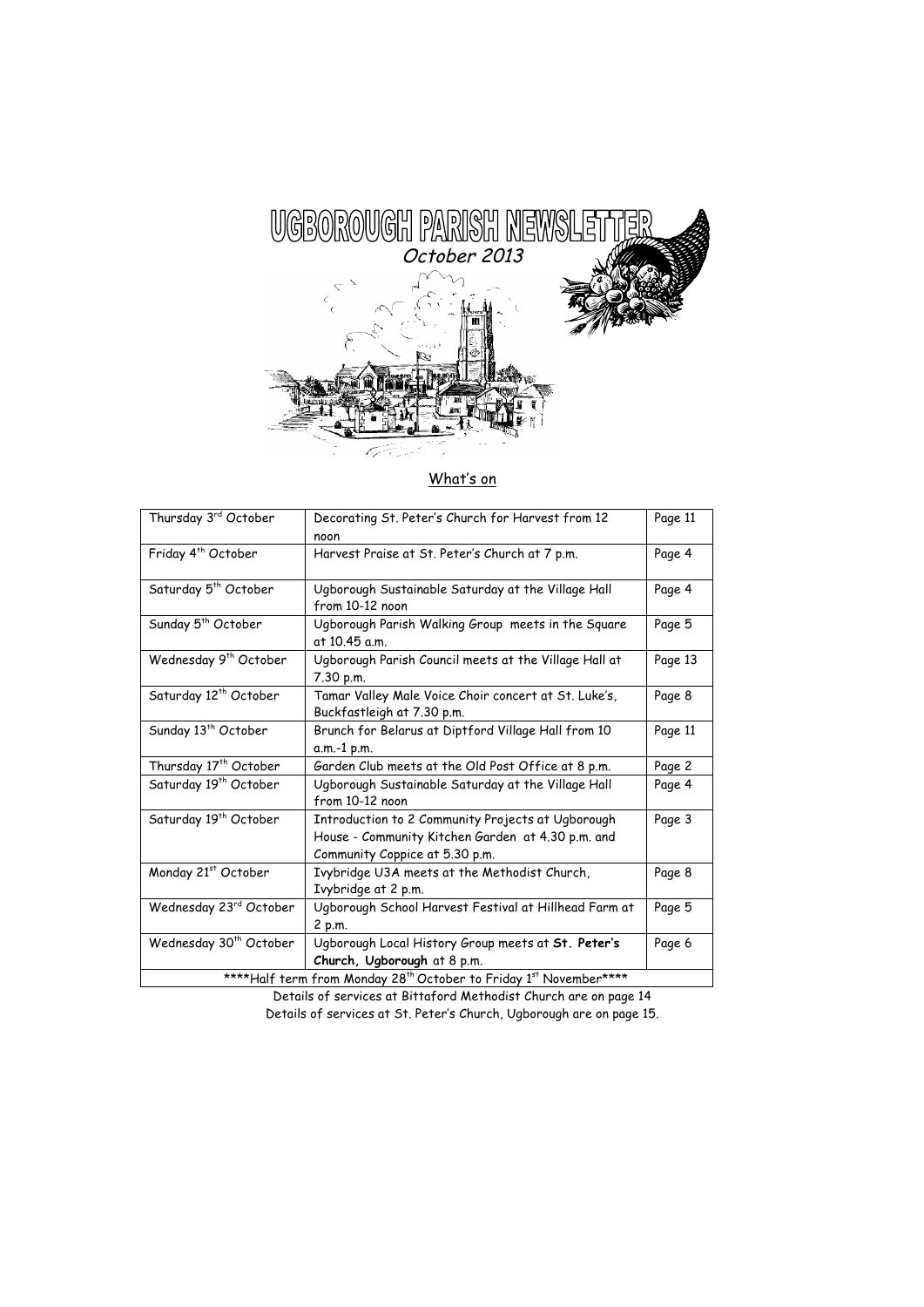"Sincere Apologies from The Printer for the errant upside down page in last month's newsletter.... Entirely my fault!" Sue Johns (Sue, you do a great job, so never mind!)

## Garden Club Anne Holway

The Annual Produce Show was a great success with even more entries this year. We meet at the Old Post Office on Thursday 17<sup>th</sup> October at 8 p.m. Martin Catt will be our speaker. His topic will be 'Nature's Wild Harvest' and he asks that everyone brings in unusual plants and weeds.

# **Erme Valley Riding for the Disabled**. Peggy Douglas

(tel. 07882286421, or 01752 894358.)

Although a little late to tell you, our end of term activities went with a swing and the weather was certainly dry. We had a very successful in house dressage and cream teas. 25 riders took  $\blacksquare$   $\blacksquare$  part and

our judge, Maggie Bishop, commented on our riders' improvement since last year and also how well the horses looked. Our activity week this year was an introduction to show jumping - a new discipline with the RDA and we all enjoyed it. Prizes were awarded at the end of term.

Our sunny BBQ and AGM was a great success with many trophies and lots of food! Ann Baker was appointed as a new director.

The National Dressage at Harpbury must have taken place in the hottest week of the year. Our team was 5 horses, 9 riders, 6 helpers and lots of family and friends – there were 28 for a joint tea on the Saturday. All did very well with several high placing. We had several riders in the new discipline of show jumping and we excelled in the stable management.

During the summer holidays, working parties have helped to paint jumps and do some chores around the yard. Thanks to those who have offered holiday care for the horses, particularly the Winzers at Marriage and Mr Stoddard at Strode Farm.

Then we had a most successful steeplechase raising £2500 and a great time was had by all! Particular thanks to all the ground staff, cooks, tea ladies, commentator and stewards. We really appreciate all the time put in and of course thanks to all the generous sponsors, local friends and businesses that support us year after year- THANK YOU!

Now to the start of term. Volunteers are needed to help run sessions and help around the place. Please contact me if you can help.

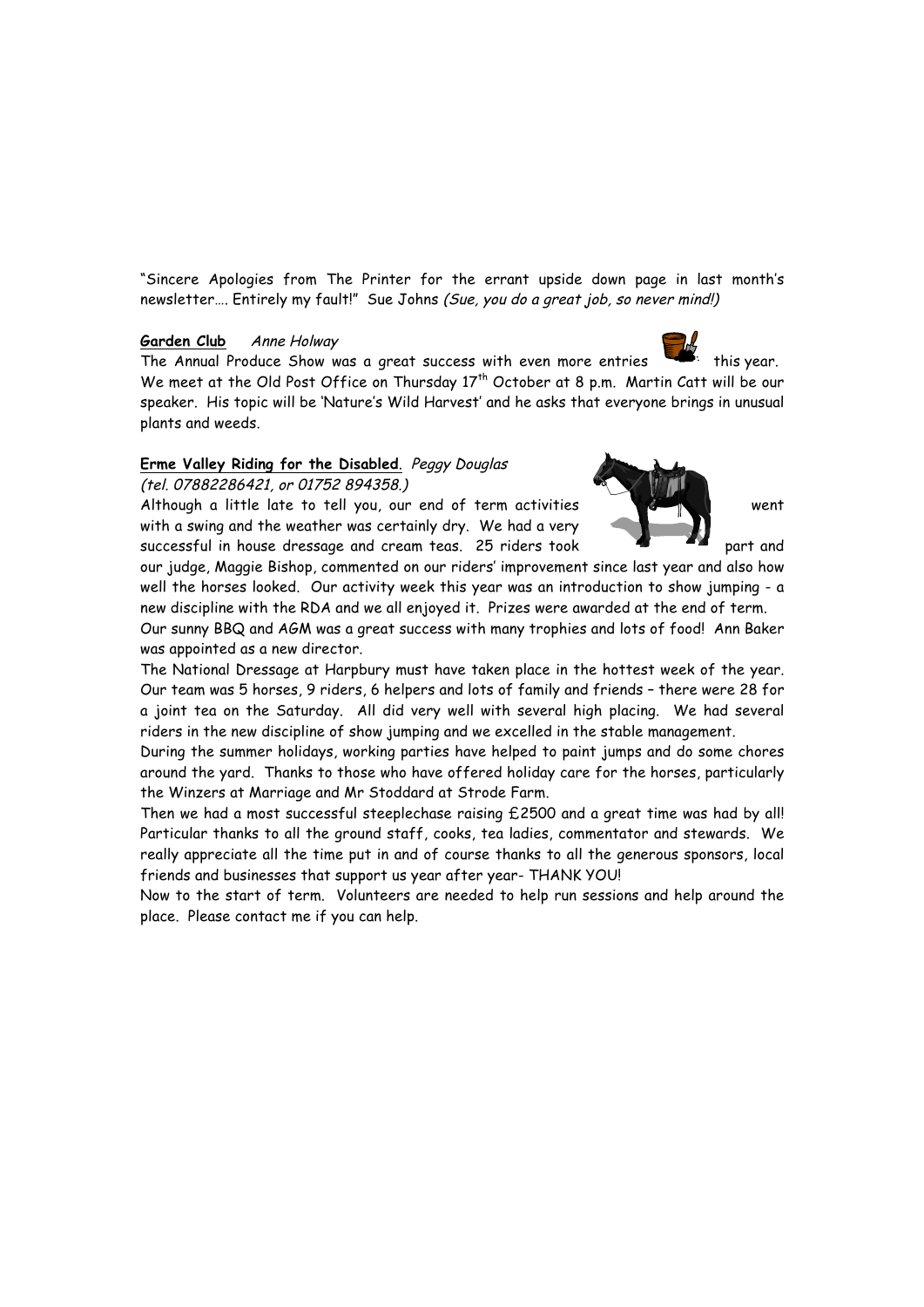**The Journey has Begun! M**atthew and Emily Fairclough. matt.fk@mail.com Thank you for coming to the garden open day at Ugborough House last month. Everyone had a chance to have a good look around the gardens, eat, drink and even buy a few items of bric-abrac. We raised over £100.00 for St Peter's and the RDA by selling refreshments and received lots of interest in the various ideas already put forward by the community. It was a great day.

There was so much interest in fact that we have had to take a little time to come up with a suitable approach. Here are the results with how many votes each idea attracted: Community Kitchen Garden: 36 Summer Garden Party: 51 Community Coppice: 23 Community Coppice: 23 Community Coppice: 23 Outdoor Theatre and Events: 53

**So what now?** Well we are pleased to say that with the interest shown we think there is every reason to take all the ideas forward.

To begin with we are going to tackle the simpler of the events, the murder mystery dinner, and both the garden projects. The more complex events such as the garden party and the outdoor theatre etc. will take some considerable planning and are best undertaken in the summer months.

It's all very exciting and we want you to continue on the journey with us as we bring Ugborough House and Gardens into a new era.

#### **The next steps**

It's time for meeting or two (and a little murder). If you are interested in: The **Community Kitchen Garden**, please come along to Ugborough House on Saturday, 19th October at 4.30 p.m. for an introduction to the project; The **Community Coppice**, please come along a little later, at 5.30 p.m. **Someone will die at Ugborough House** (probably after dinner!) on Saturday, 9th November. If you'd like to hear a little more about this fun night of entertainment and investigation we can email you full details, with no obligation. Do get in touch as soon as possible as tickets to this event will be strictly limited. We look forward to seeing you again soon...

**Coffee Drop-In Centre 10.30am-Noon every Thursday morning in Ugborough Church Post office also available 10am–Noon** Why not meet up with friends and neighbours over coffee, tea, cake & biscuits? Everyone welcome.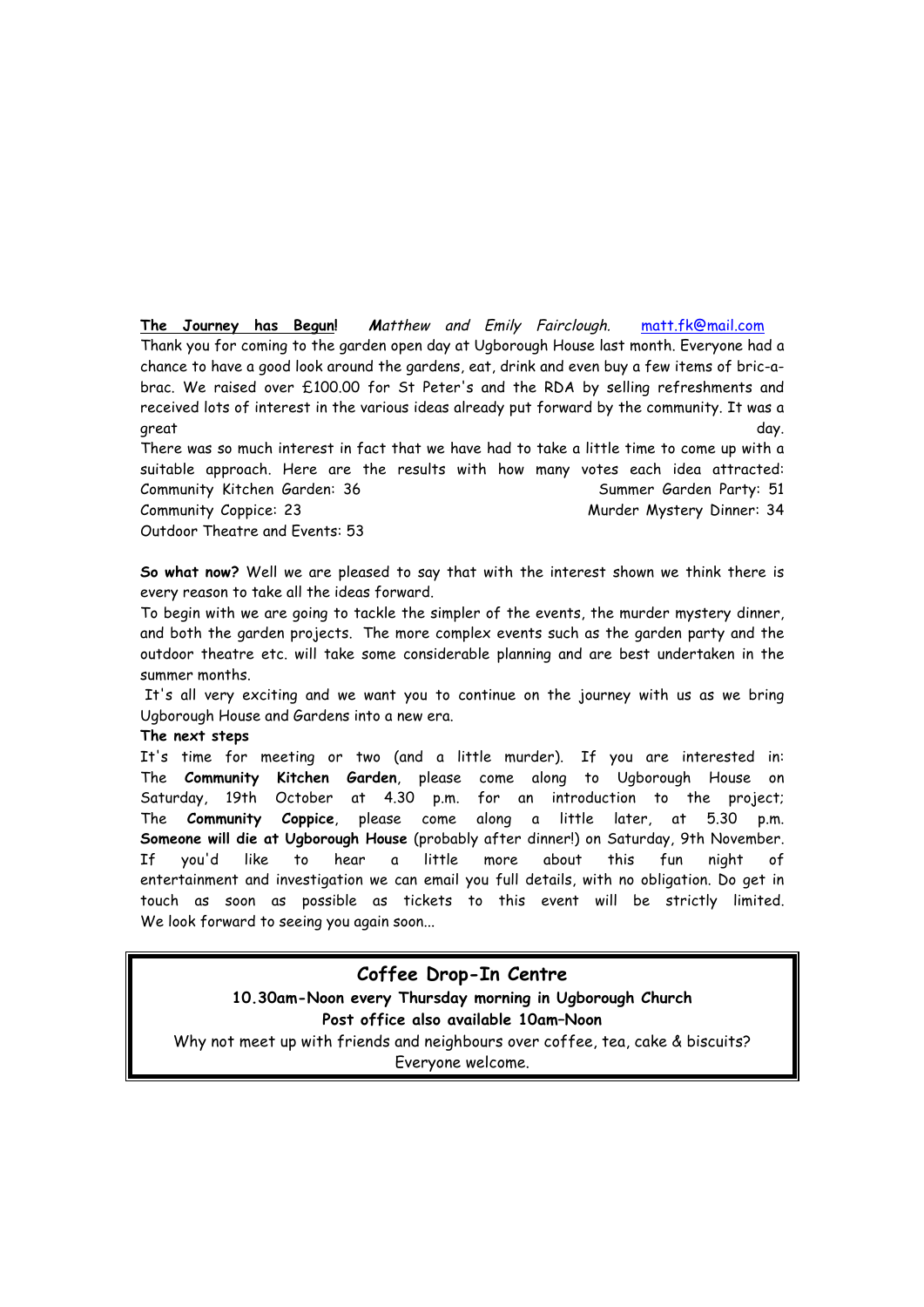#### **Ugborough Sustainable Saturdays**

We had an amazing 23 producers at Ugborough Sustainable Saturday on the  $7<sup>th</sup>$  of September. Here are just a few of the things spotted in bulging shopping bags:

- bread freshly baked locally and still hot from the oven
- preserves from the 'top of the hill'
- newly dug carrots grown in Ugborough Village
- yummy lemon meringue roulade, blackberry and apple crumble and cakes all made in the Village
- lovely pottery handmade in Bittaford.

We'd love to see you in October on the  $5<sup>th</sup>$  and  $19<sup>th</sup>$  between 10 a.m. and 12 noon. We are also looking for volunteers to help set up and clear away on the occasional Saturday. If you can spare some time please contact Charlott on 07730 767694.

## **Ugborough and Bittaford Pre- School**. Tania Barretto

The pre-school children have been enjoying experiencing the changing seasons, with leaf printing and collecting conkers, hazelnuts and acorns. Dressed for the weather in our all-inone raingear they have shared hot chocolate around the fire at Forest School while watching the autumnal colour changes.

Mervyn our Musikgarten music specialist who visits on a Thursday has been keeping the children enthralled with 'the wind blows west' song and they all pretended to be a hedgehog hiding under some autumn leaves. We have been using all our senses; to see the colour changes, hear the wind, touch the crunchy leaves and smelling and tasting the blackberry and apple crumbles the children have made themselves.

We also welcomed the parents and carers to our Harvest Festival when we all learnt some new songs and made homemade soup and bread for them to enjoy. Come and see what our children love about your local popular pre-school, who achieved an 'Outstanding' rating with Ofsted in March 2011. We accept children from the age of 2 years, accepting 2together funding accessed through a Devon helpline 0845 155 1019, and offer 15 hours of funded childcare for 3 and 4 year olds. We have collaborated too with the Ugborough After-School club, and they provide childcare until 6pm Monday-Thursday to help some of our working parents. There is also a busy Toddler Group on Mondays between 10am and 11.30am in the Village Hall. Please telephone 07763 215455 and speak to Tania or Naomi about Pre-school, Toddler Group or After School Club enquiries.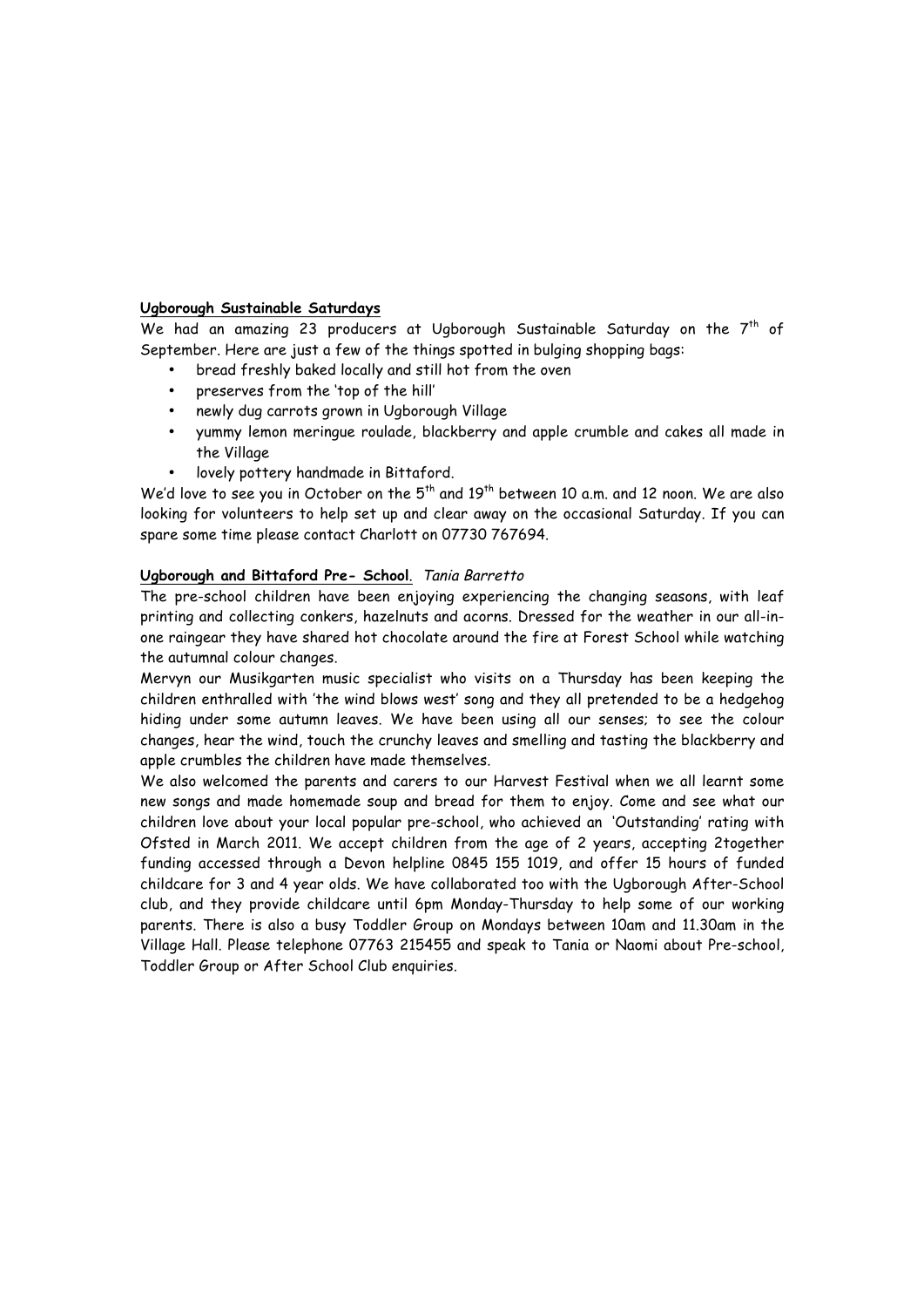**Harvest Praise at St. Peter's Church, Friday October 4th at 7 p.m. Followed by pasties and cider.**



**The Beacon Federation** Executive Headteacher - Mrs. **In the State Byrne** (Congratulations to staff and children of both schools in the federation for their excellent Ofsted results- well deserved! )

Ugborough Primary School.

Welcome back everyone. We hope you all had a fabulous summer and enjoyed the wonderful weather. It's going to be a busy term so we hope you are all well rested and raring to go once again! This term we are studying the Ancient Egyptians. Many congratulations to Miss Evans, who got married over the holidays. We wish Katie and Peter every happiness for the future.

Parent's evenings will take place on Monday  $8^{th}$  October - Thursday  $10^{th}$  October from 3.30-6 p.m.

We very much look forward to seeing you all at this year's Harvest Festival which, thanks to the generosity of Mr and Mrs Johns, will take place at Hillhead Farm on Wednesday 23<sup>rd</sup> October at 2 p.m.

This is always a special event in the school year but does need considerable manpower to set up. We will need assistance to move bales on Saturday 19<sup>th</sup> October before the Harvest Festival and again to move them back on the following Saturday 26<sup>th</sup> October. If anyone is willing and able to help out for half an hour or so on either of these mornings it would be very much appreciated! Please let Beverley know if you are able to help.

Half term will be from Monday 28<sup>th</sup> October – Friday 1<sup>st</sup> November.

## **Ugborough Parish Walking Group** - Merryl Docker

We had a wonderful walk on 1st September. Real, proper sunshine! Dry underfoot, blue cloudless sky, hedgerows full of

blackberries and excellent company. All rounded off with a nice, well earned pint in The Anchor! It doesn't get much better than that!

Let's see what October brings: Meet in **Ugborough Square, 10.45 a.m. Sunday 6th October.**

I doubt very much we will have such wonderful weather again (for a few years!!) so come along dressed appropriately. If you have not joined us before, we are a very friendly group, not remotely athletic and keep a sedate pace, stopping frequently to 'admire the countryside'. So our walks are suitable for everyone, young and old, four legged or two legged. We look forward to meeting you.

For any information about our Parish Rights of Way contact: Tom Holway (01752 941872) or Merryl Docker (01752 893651).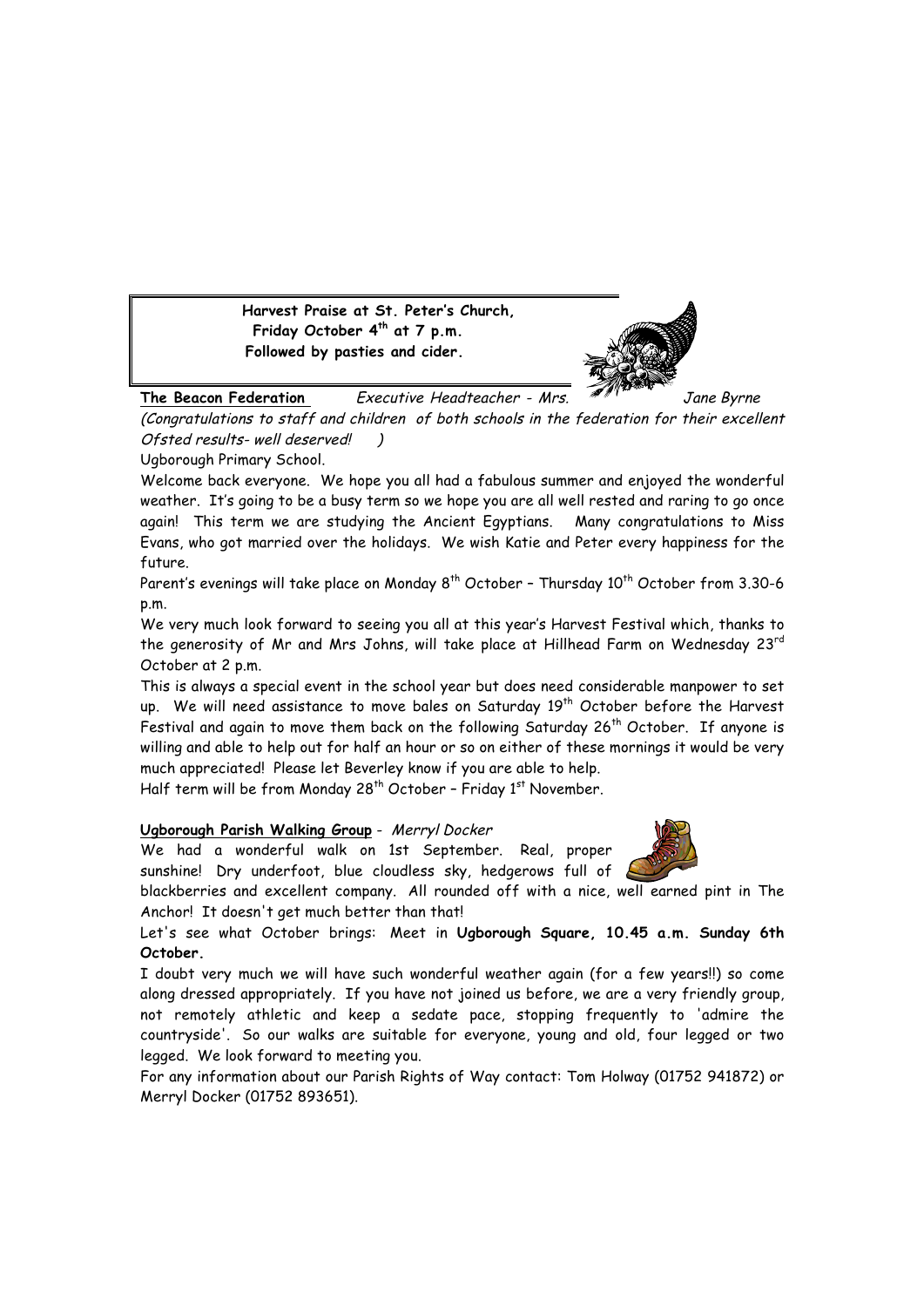#### **Ugborough Local History Group** - Merryl Docker

We are opening our History Group meeting to EVERYONE this month! Come along to **St. Peter's Church Ugborough** (note change of venue to our regular members) **on Wednesday 30th October at 8 p.m.** when Dr. Sue Andrews (expert on medieval wood carving) will guide us through the **Roof Bosses of Ugborough Church.** You may not be aware that the ancient roof bosses in our church are of national historic importance. They are of exceptional quality. Come along to find out more about them and the stories they depict. This is a very significant time as we are facing the repair of the roof of the north isle where rain water is leaking through threatening the safety of these beautiful and important works of art. This talk is free of charge, but donations will be taken for the Ugborough Church Building Fund. Let's find out what treasures have been looking down on us all these years!

Rainfall at West Cannamore, Ugborough, 510 ft. above sea level Thanks to Len Wakeham for this valuable record.

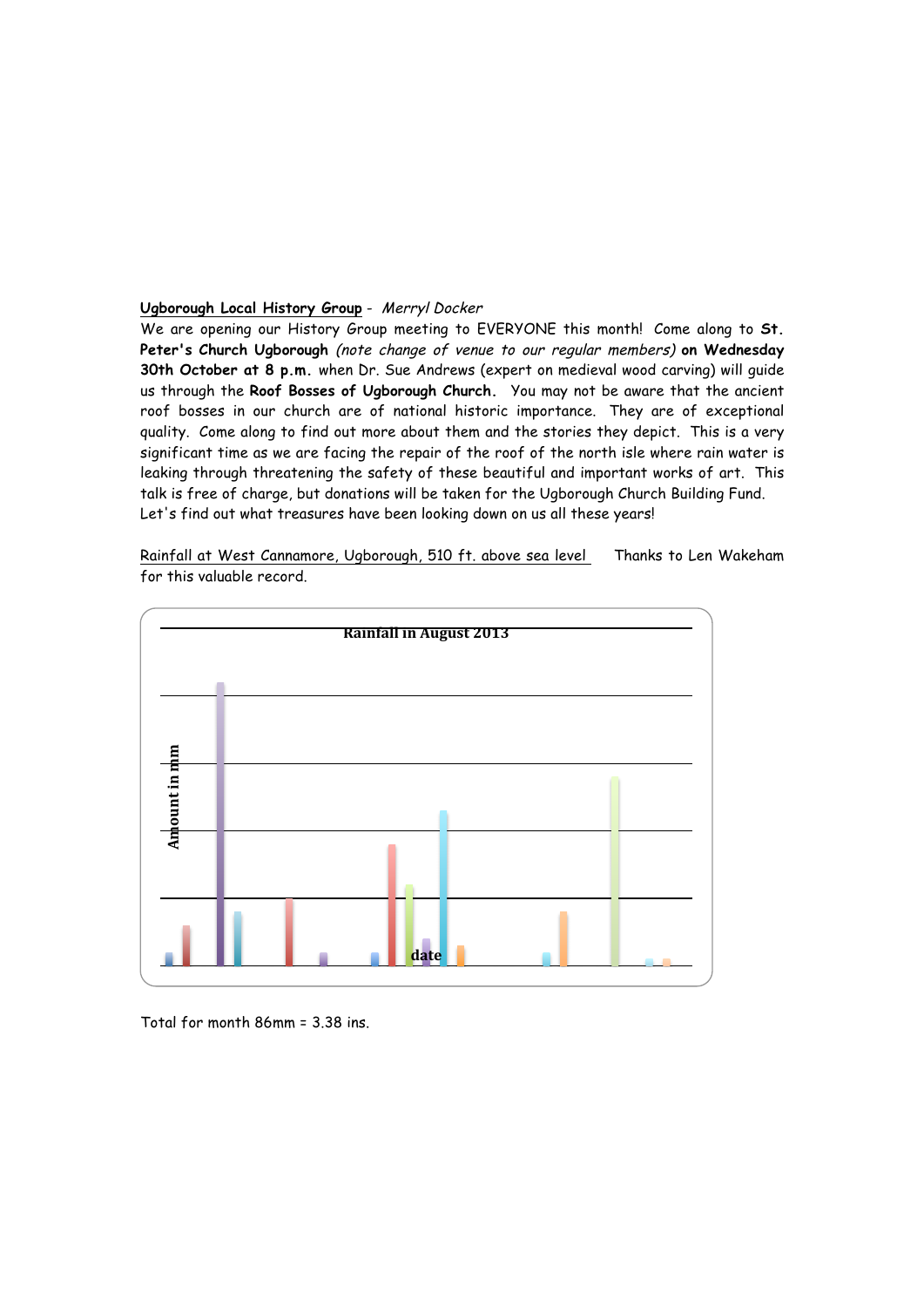

#### **Your Stars Tonight**.

"One pair silk gloves, silk under socks, silk under vest, Damart long johns" I intone. The steamed dietor looks up from her gently smouldering lap top to give me an anxious look. To calm her fears I explain "Now that the sun has crossed

the celestial equator I need to kit myself out for the thrills of the winter night skies"

Already the "V" of Taurus the Bull is climbing over the South Eastern horizon soon after dusk. By the end of October it will be followed later in the evening by my old friend Orion the Hunter who will be striding over the horizon pursued by his faithful dog at his heel, unmistakeable with the brilliant star Sirius as its head.

Sirius is the brightest star in the skies –so bright that it is claimed it can be seen in broad daylight using binoculars. It has been important to humankind perhaps from the beginnings of time and 6,000 years ago the Chaldeans in Mesopotamia - the first known farmers, city dwellers and inventors of the writing – recorded it as the "Dog Star". The same name was used by the Egyptians 4,000 years ago who predicted the annual Nile flood from its appearance in the evening sky while the Greeks and Romans ascribed various doggy stories to the constellation and its brightest star.

And now intriguingly Sirius has been linked to the oldest known buildings in the world. These are at Gobelki Tepe in Southern Turkey where over 200 circular structures have been identified and around 20 have been excavated. They are remarkable for a number of reasons - particularly since the people who built them were very retro. They had yet to invent pottery, let alone metal or towns and lived as nomadic hunter gathers. Yet 11000 years ago and over a time frame of many hundred years they built two hundred ceremonial buildings, some of which had ornately carved T shaped pillars around 7 metres high and 3metres wide. These 50 tonne pillars had been hand cut by stone implements in quarries 500 metres away and then dragged to the site. After doing this for around 2000 years, and using the buildings for whatever currently unknown purpose, they lost interest in them – but not before they carefully covered the entire site with fine aggregate.

What on earth were our ancestors making all this effort for? An academic has now hypothesised that the columns were lined up with where Sirius rose above the horizon in 9000 BC.

Always take these sort of theories with a pinch of salt is my advice but I can save you the labour of putting up 7 metre monoliths in the cabbage patch. According to my calculations – greatly assisted by the wonders of free computer downloads such as Stellarium - at exactly midnight on 30<sup>th</sup> October Sirius will appear over the horizon - get your long johns on and check it out!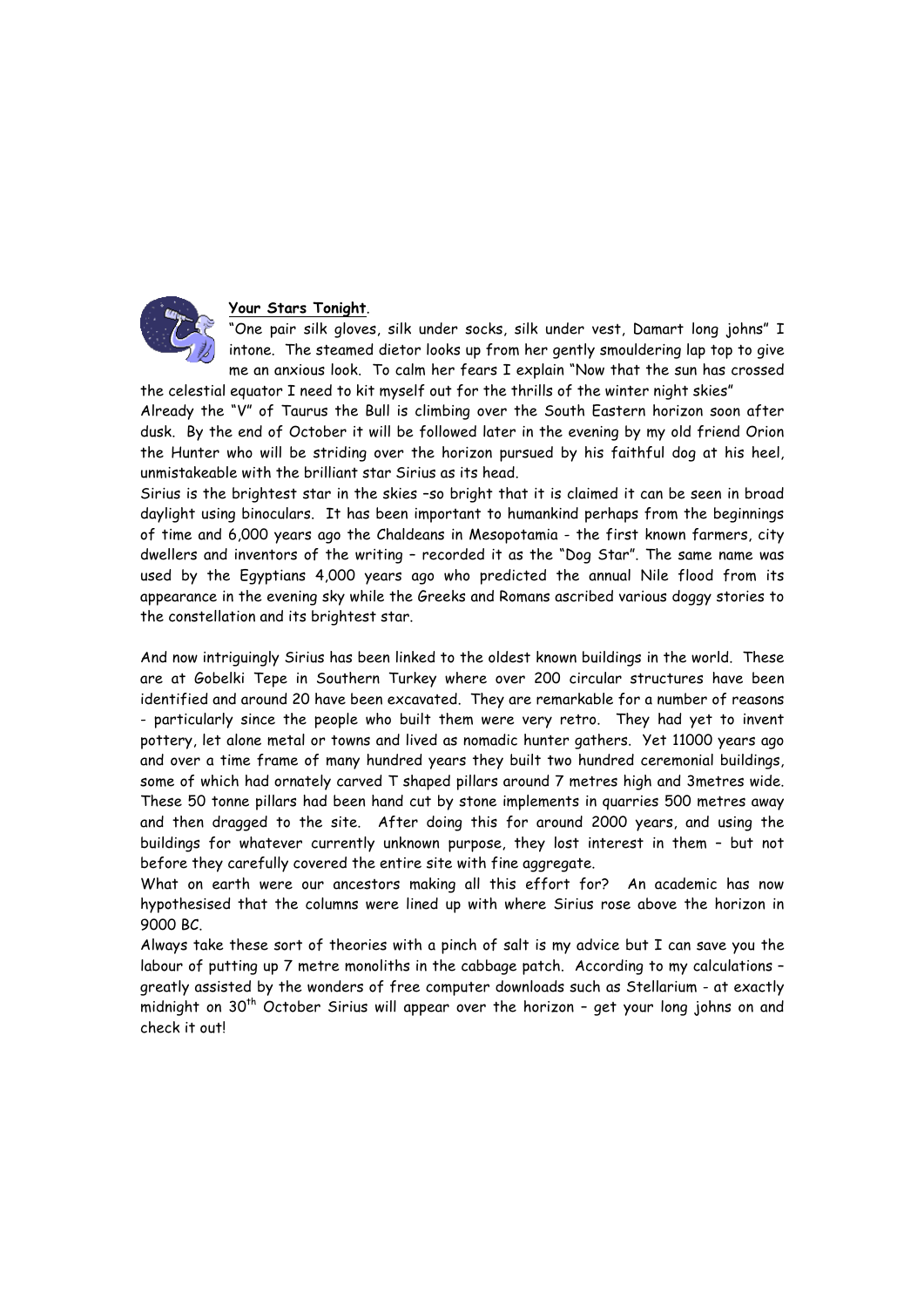# Concert with TAMAR VALLEY MALE VOICE CHOIR

With guests MUCH WENLOCK MALE VOICE CHOIR- (from the Welsh Borders) And Guest artists-Rosemary Turner – Soprano, John Bennallick – Compere Saturday 12th October at 7.30 p.m. At St. Luke's Church, Buckfastleigh Tickets £7 available from Jeremy Wells 01364 72180 or on the door. www.TamarValleyMVC.co.uk

# **Beryl's Bookworms** -Sue Johns

A miracle this month... we ALL agreed! We decided to read a Classic for a change - and chose Steinbeck's 'The Grapes of Wrath'. An epic tale of migrants fleeing Oklahoma in the depression of the 1930's seeking work in

California. They found cruelty and violence, starvation and hopelessness – yet through the desperation there were acts of kindness and sacrifice that touched us all. Steinbeck's command of the Oklahoma dialect and his ability to take you to the souls of the main characters rendered the book impossible to put down until the final shocking end. The book was interspersed with linking chapters describing the political and economic situation, with vivid descriptions of the vast countryside. Although a lengthy book we all agreed that it was impossible to 'skim read' – every word demanded attention, and every character worthy of note. Not a cheerful read it was paradoxically remarkably endearing.

We scored the book a record high - with all but one 5 - and that a 4  $\frac{1}{2}$ . Next Month: 'Restoration' by Rose Tremain.

## **Ivybridge U3A** - Doreen Flood

The Third Annual General Meeting Ivybridge U3A will be on Monday October 21st at 2 p.m. in the Methodist Church Fore Street, Ivybridge. Returning by popular demand the speaker will be Adam Hart Davis whose subject will be 'The Great Exhibition of 1851'.

The branch continues to go from strength to strength with ever an increasing number of members and new groups being set up. The latest is a weekly Zumba session! Final details are in process and so far more than 20 members have signed up for it!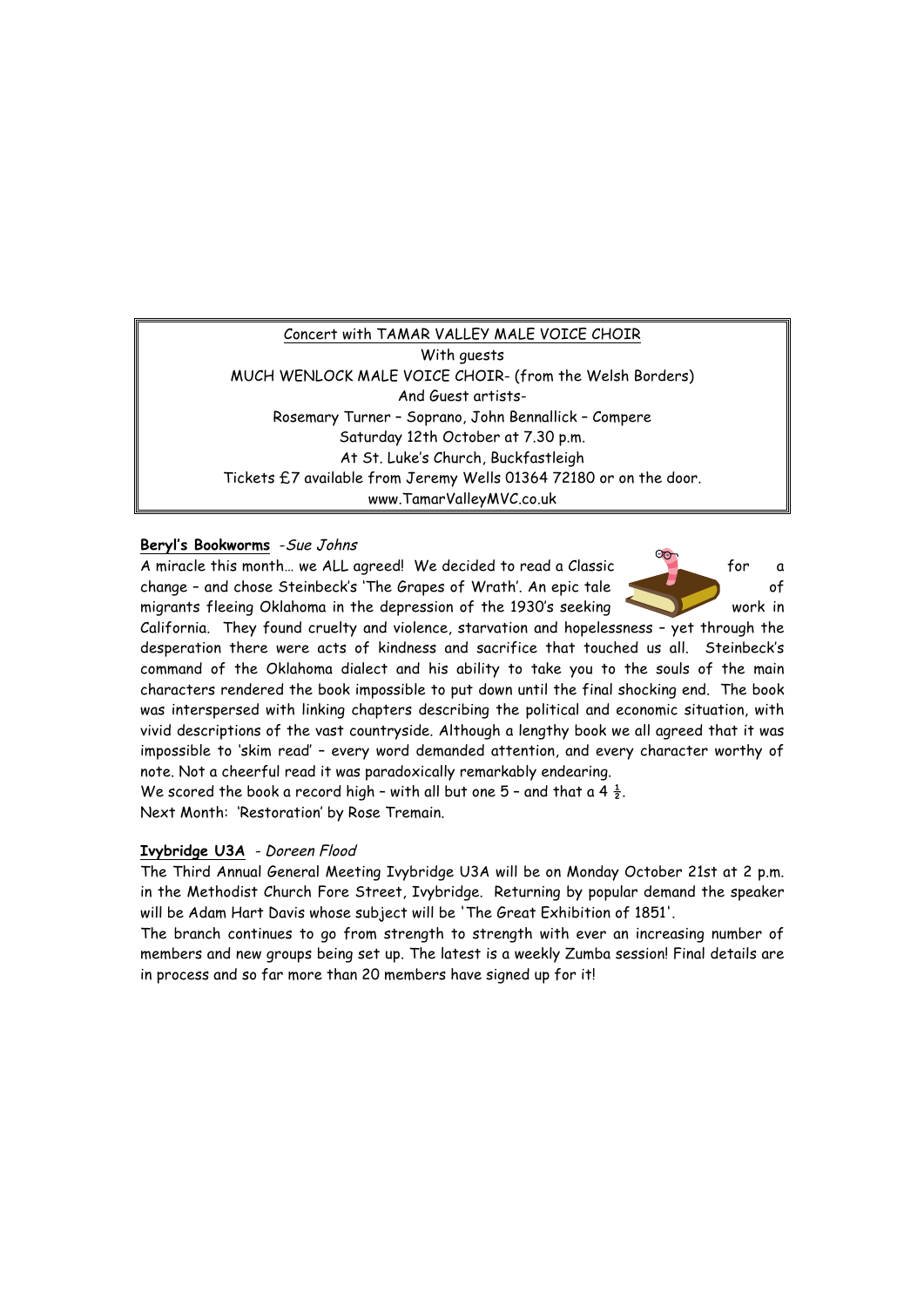# **SPORTS REPORT** - Janner Motson

#### PRO-CYCLISTS IN HOT SEATS

Following the success of the Sky Team in the Tour de France, Ugborough's finest athletes turned out for the Pie Team in the prestigious Tour of Crete this summer. Although a little known Tour, it is an incredibly tough event crossing the demanding hills of the island in extreme temperatures.

As the riders approached the foothills of the big mountainous stages there was much jostling for position in both the Points and the Best Young Rider competitions, with Immy making a bold move for both by elbowing others out of her way. Other highlights included Ann-Marie making a break-away on the downhill sections and Andy going for a stage win in the steep S bends.

Calamity struck the Peloton when Pete Pendelton came off the road on the vertiginous Mont de Raki and broke his collar bone. Pete later said "I steered clear of the children crossing and the kittens, but had to brake hard in order to save Andy's life. However, I couldn't keep the rubber to the floor, did 3 somersaults, fell a thousand feet, took one for the team and kept a stiff upper lip….but I don't want any fuss made". The pile-up snatched the yellow jersey from Stafford Froome and left Bradley Bulgen to romp home as they finished amid the bikini clad cocktail drinkers on the beach. Pie Team director Susan told SPORTS REPORT; "Never mind because we won the 'crocodile riding' competition, the snorkel race and were well placed in the 'skinny dipping'".

Elsewhere, some football started, but who wants to know about that?

## **UGBOROUGH VILLAGE HALL** – Stafford Williams

The Hall Committee welcomed new members David Smallridge and Penny Roberts-Gammage over the summer as the committee returned to a size needed to run the Hall well. With the increasing number of hires due to Sustainable Ugborough and various evening groups the future is optimistic, but continuing investment in refurbishment will be required. Electrical certification was recently renewed and a variety of tasks were completed to make good shortfalls. Other work is ongoing to maintain the Fabric, but it is all dependent on funding. Thanks are due to the Gardening Club for their donation of £103 from the Annual Produce Show.

Of note for the future is the use of the Hall for a polling station on  $22^{nd}$  May 2014, which means that it will be unavailable for normal hirings from 6.30 a.m. until 10.30 p.m. that day.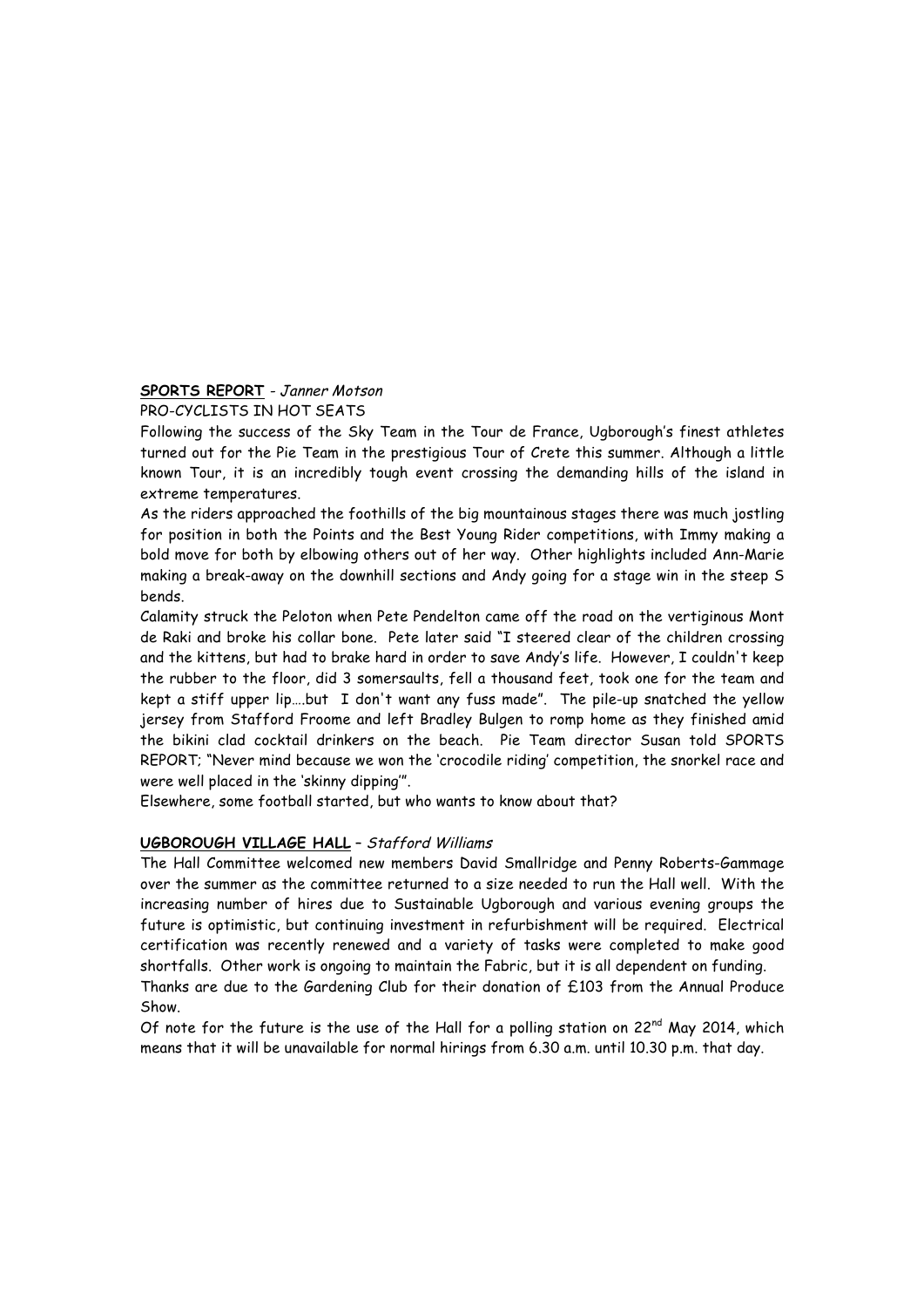#### **TRAVEL REPORT** - Janner Calder (Travel writer for The Uggie on Sunday)

I looked for some late summer deals and found this on Slipadviser.com which sounded a bargain: one week self-catering at the 'More-a-bellow' apartments alongside the beach at the Aaagghia Marina resort on Crete. For a mere £37.50 we had a direct flight from Gatwick to nearby Poland, with Mediterranean thunderstorms included, but I am afraid not the baggage or a pilot. Still, with blue skies and a sand burning 37degrees C who needed clothes – well certainly not the late season Naturists I spotted through my Night Vision Long Lens – particularly after moving to the edge of our roof and hacking away several trees on the side of the beach.

For the athletic there was the Olympus-size swimming pool, which just needed some heavy rain to ensure that there was water in it. Each morning we rose to clear the mermaids out of the pool and chase away the tanned, leather-back walruses that frequented the sun beds from about 5 until midnight seeking out every last ray. The friendly local barman, Lefterup'tduff, kept up morale with jokes and songs, but I confess that it was all Greek to me. For those who wanted to get out and about there was a bus twice a month, only it never came back our way. However, most of our party were content to lounge by the sea and enjoy the radiance…from the next door nuclear power plant.

There were many restaurants to choose from, which was odd since all the menus were exactly the same. However, there is nothing like a bit of Greek Salad and there was never only a bit of Greek Salad – the only saving grace being the olive oil used in all walks of Cretan life – cooking oil, sun oil, machine oil, massage oil, hair oil, shaving oil, tea oil, smelly oil, unsmelly oil, tin f'oil, boiling oil, etc, etc. We plumbed for the meat on a stick, which came with free salad, some oil, a gallon of Raki, 3 different desserts, a side salad, tomatoes and cheese in a salad, 2 further types of salad and yet more oil.

We took an excursion by boat to Goat Island, famous for its rabbits. The Captain was very friendly (drunk) and they were kindly suppllied fins and snorkels for us to swim back when the boat sank – it hit the wreck of their last boat which had gone down the previous week. As well as good exercise and an opportunity to find out who couldn't swim, the trip brought the party closer together… in the life raft as we drifted out to sea. It was all taken in good spirit until the locals tried to revive us with some of their not-so-good spirit – it is no wonder it's given away free.

It was with mixed feelings that we celebrated the last night by the beach - some contented themselves with a pina colada while Bulgen the Greek showed Zorba how to dance properly and a local entertainer, Andiopolis, did some falling over gags.

Would I recommend it again? I would say it was a 5-star holiday, but then it is out of a hundred!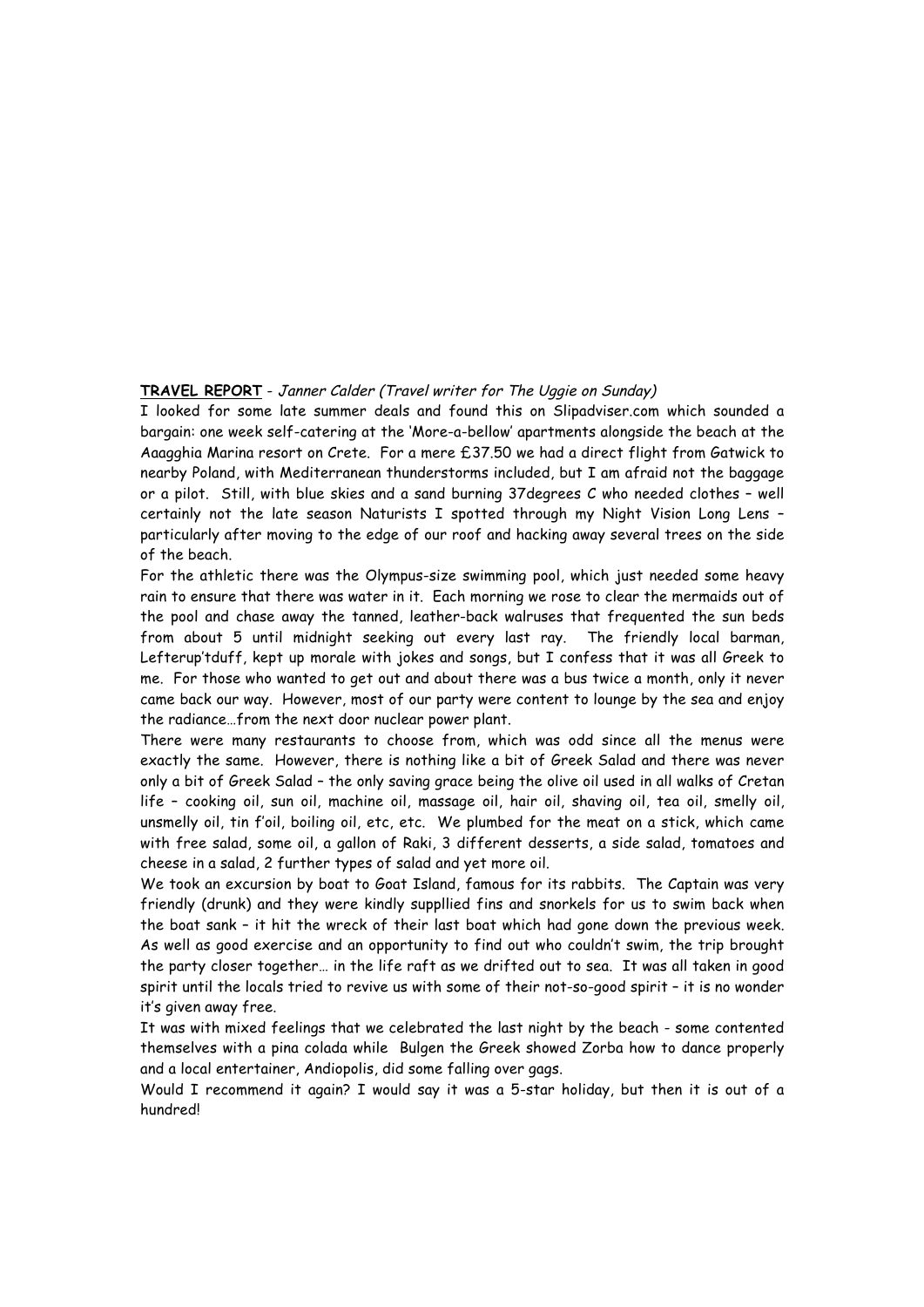## **NOTES FOR YOUR DIARY**

**Decorating church for Harvest Praise service** Thursday 3<sup>rd</sup> October from Noon onwards. Contributions of foliage, veg. etc. and help needed please. **Collection for Shekinah Mission** Tins and non perishable goods needed for this worthy cause. Box at back of church. **Christmas Whist in village hall** 7.30pm Wednesday 13<sup>th</sup> November **CHRISTMAS MINI MARKET** St. Peter's Church 10am – 4pm Saturday 23rd November

# **BRUNCH FOR BELARUS- Ian McClure**

The Totnes and South Hams link of Chernobyl Children's Lifeline is holding another of its famous Breakfast Cafés to mark the start of the new fundraising season. All funds raised are used to bring groups of children to the South Hams from Belarus and Ukraine for respite care in a radiation-free environment.

All are welcome to drop in to Diptford Village Hall on Sunday  $13<sup>th</sup>$  October between 10 a.m. and 1 p.m. for a late breakfast/early lunch. There will be an opportunity to learn about the work of Chernobyl Children's Lifeline, to buy Belorussian craft items (nesting 'matrioshka' dolls make excellent Christmas presents) and to have a slap-up meal into the bargain.

For more information please contact chairman Sue Wyeth on 01548-821201 or visit the link website www.ccll.org.uk/totnes



**CHRISTMAS GIFT BOX APPEAL –**

(Operation Christmas Child 2013)

**WANTED PLEASE……..Is there a member of the Community that would be able to take over the organization of the Christmas Shoebox Appeal?**

**Ugborough Village has made a generous contribution to this Appeal for many years and it would be a shame for this not to continue as our contribution makes a difference to needy children around the world at Christmastime.** 

**If you can spare a few hours, please contact Judith Rundle-Jones on 895846 or Father Harry on 932805. Thank you.**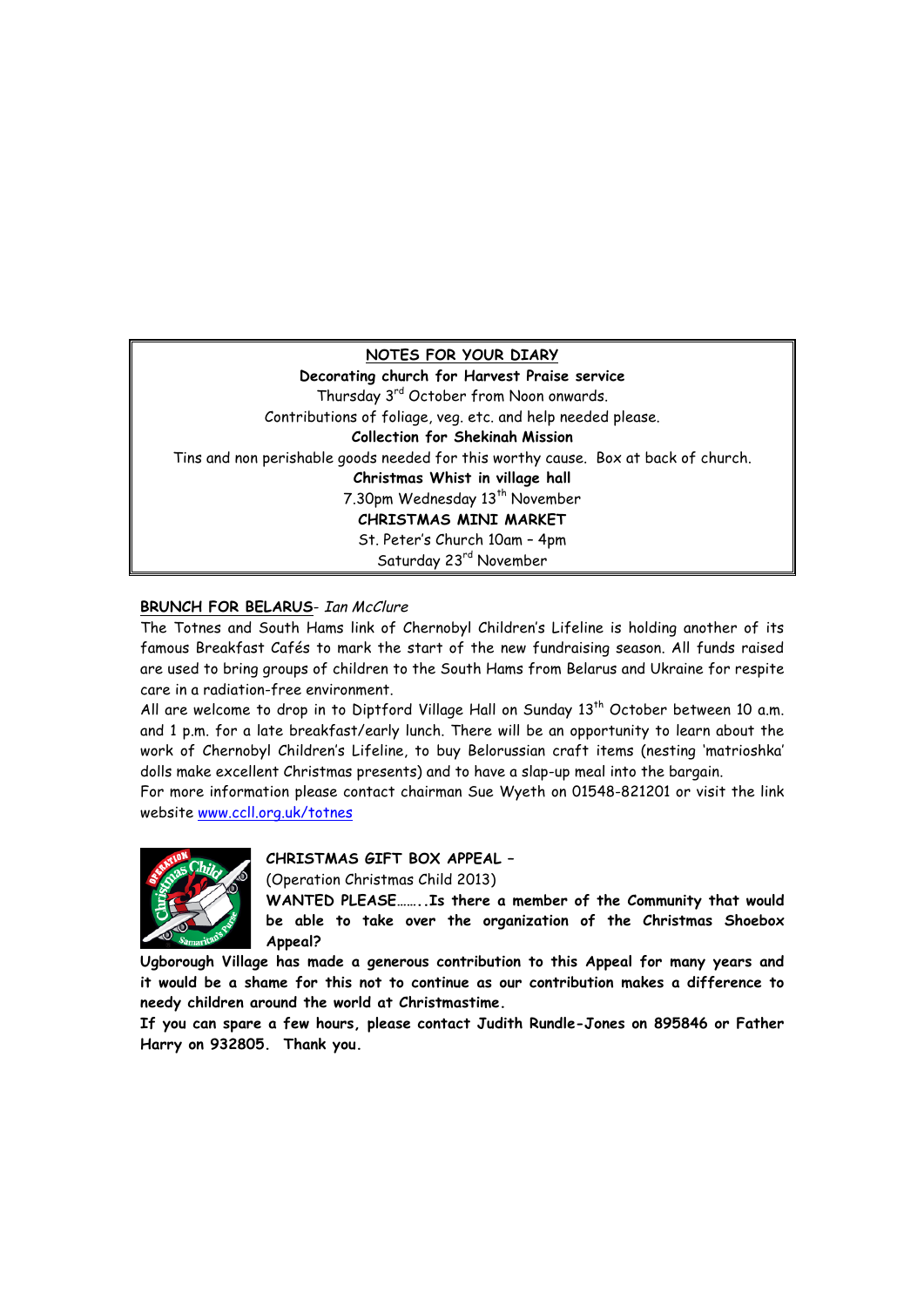## **Ugborough Parish Council** Clerk: Sarah Woodman 01364 661127

email: ugboroughpc@yahoo.co.uk Website: www.ugboroughparishcouncil.gov.uk The September Parish Council Meeting started with a public discussion on planning application 57/1900/13/RM for reserved matters following the outline approval for the demolition of an existing garage and erection of a new dwelling at Park Cottages, Ugborough. Following the debate, the Parish Council raised no objection to the proposal, provided the ridge height was no higher than the original application.

No objections were raised to the proposed detached garage/store and store/plant room at Faraway Barn, Ludbrook.

Consultations have been invited on a couple of proposed changes:

- New electoral arrangements for SHDC, which will combine Ugborough and Ermington in a single ward with one District Councillor. Representations must be submitted to the Local Government Boundary Commission by the  $11<sup>th</sup>$  November - go to http://consultation.lgbce.org.uk to view more details and submit representations. The Parish Council generally supported the proposal, although would be pointing out that the proposed boundary with Ivybridge was incorrect.
- Council Tax Reduction (unfortunately, not a reduction in our Council Tax!), whose consultation runs until the  $7<sup>th</sup>$  October. Council Tax Reduction replaces the old Council Tax Benefit and three options are proposed – go to www.southhams.gov.uk/ for more details, and to complete the consultation.

The Police Report detailed a number of crimes in August and September, including criminal damage to vehicles, buildings and solar garden lights. The next Ugborough Police Surgeries are at Ugborough Church on Tuesday 1st October 2.30-3.30pm and Thursday 17<sup>th</sup> October 10.30-11.30pm.

Advice was given on keeping your homes and outbuildings safe, as a third of all burglars enter premises through open windows and doors. In addition, the value of items within our sheds has risen, making these areas attractive to thieves. Top tips to secure your home:

- Keep all windows and doors closed and locked.
- Keep keys accessible but out of sight and in a safe place. Don't leave keys in locks especially near letterboxes or cat flaps (where burglars can get their hands through).
- Fit a security light to the front and back of your property.
- Mark all valuable property in your house appropriately and register it on www.immobilise.com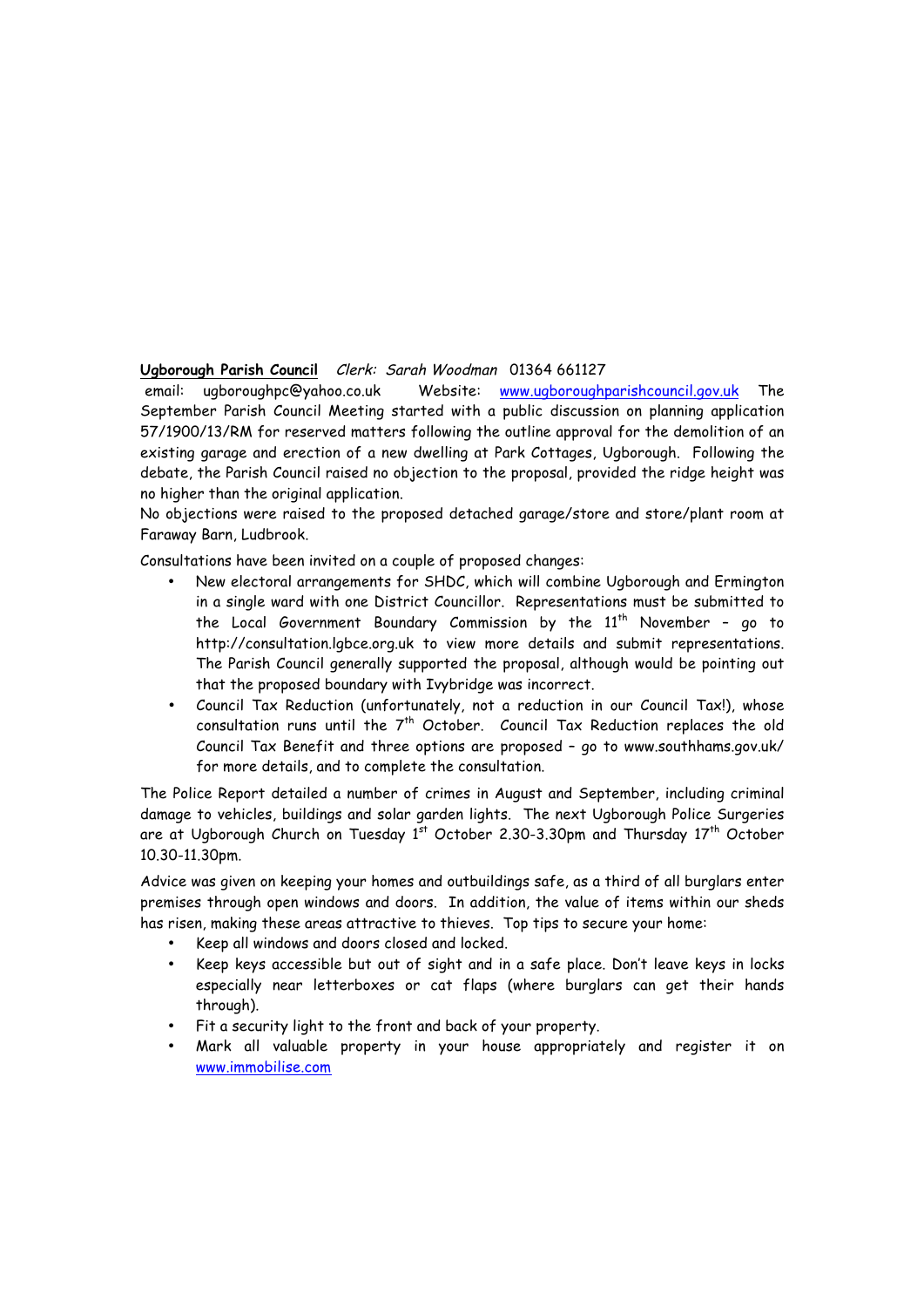……and Top tips to ensure your shed is as secure as possible:

- Invest in a shed alarm.
- Keep your shed in good condition
- Fit a strong closed shackle padlock to the door.
- Fit Grills or mesh to any windows.
- Lock away all valuable tools, equipment and ladders.

The public toilets in Ugborough and Bittaford may be subject to seasonal closure from Autumn 2014. The proposal is to close the toilets for four months over the winter, and the anticipated saving throughout the South Hams was estimated to be £80,000 pa. Maintenance costs for the public toilets were provided and, last year, amounted to £9,293 for Ugborough and £11,100 for Bittaford. Alternative solutions were put forward by SHDC, including an increase in the parish precept to cover winter opening; a locally provided winter service, or funding/running the toilet facility by a third party. Parish Council Chairman George Beable will be discussing these options with SHDC Environment Services. County Councillor Mumford also highlighted the need to reduce public spending. The Devon CC budget is likely to be slashed by £100m over the next 4 years, and £65m over the next two years. This may well affect the provision of discretionary services.

District Councillor Ward highlighted local initiatives, including:

- Dog Control Orders, which will come into effect on the 1st October
- South Devon Rough Sleeper Partnership. Ring the Hotline 0800 151 3441 if you suspect someone is sleeping rough – already, 75 rough sleepers have been helped since March
- Dementia Awareness, which intends to focus more activities in the Ugborough area

The next Parish Council Meeting is to be held on Wednesday 9th October, and you are welcome to attend. Agenda and minutes are displayed on the Council's noticeboards and website.

## **UGBOROUGH PARISH NEIGHBOURHOOD PLANNING WORKING GROUP**

A series of four Neighbourhood Planning Road Shows were held in Ugborough on Saturday  $14<sup>th</sup>$  September. Thank you to all who attended particularly those who volunteered to join the Focus Groups and our e-mail list. The intention is to form five groups to consider the important issues suggested by the January Questionnaire, Housing, Car Parking, Shop/Community shop/café, premises for Pre-school Play Group and Plan Policies including Renewable Energy and any other good ideas that emerge. These Groups will work towards the formulation of options for the Neighbourhood Plan to be included in the next round of public consultation. The operation of the Focus Groups will be considered at the next meeting of the Working Group on  $24<sup>th</sup>$  September. The formation of these new focus groups will be included on the Agenda for the Parish Council meeting on  $9<sup>th</sup>$  October.

**We welcome further expressions of interest in joining the focus groups to Sarah Woodman please, e-mail; ugboroughpc@yahoo.co.uk** 

**YOUR OPPORTUNITY TO HELP TO SHAPE THE FUTURE OF UGBOROUGH**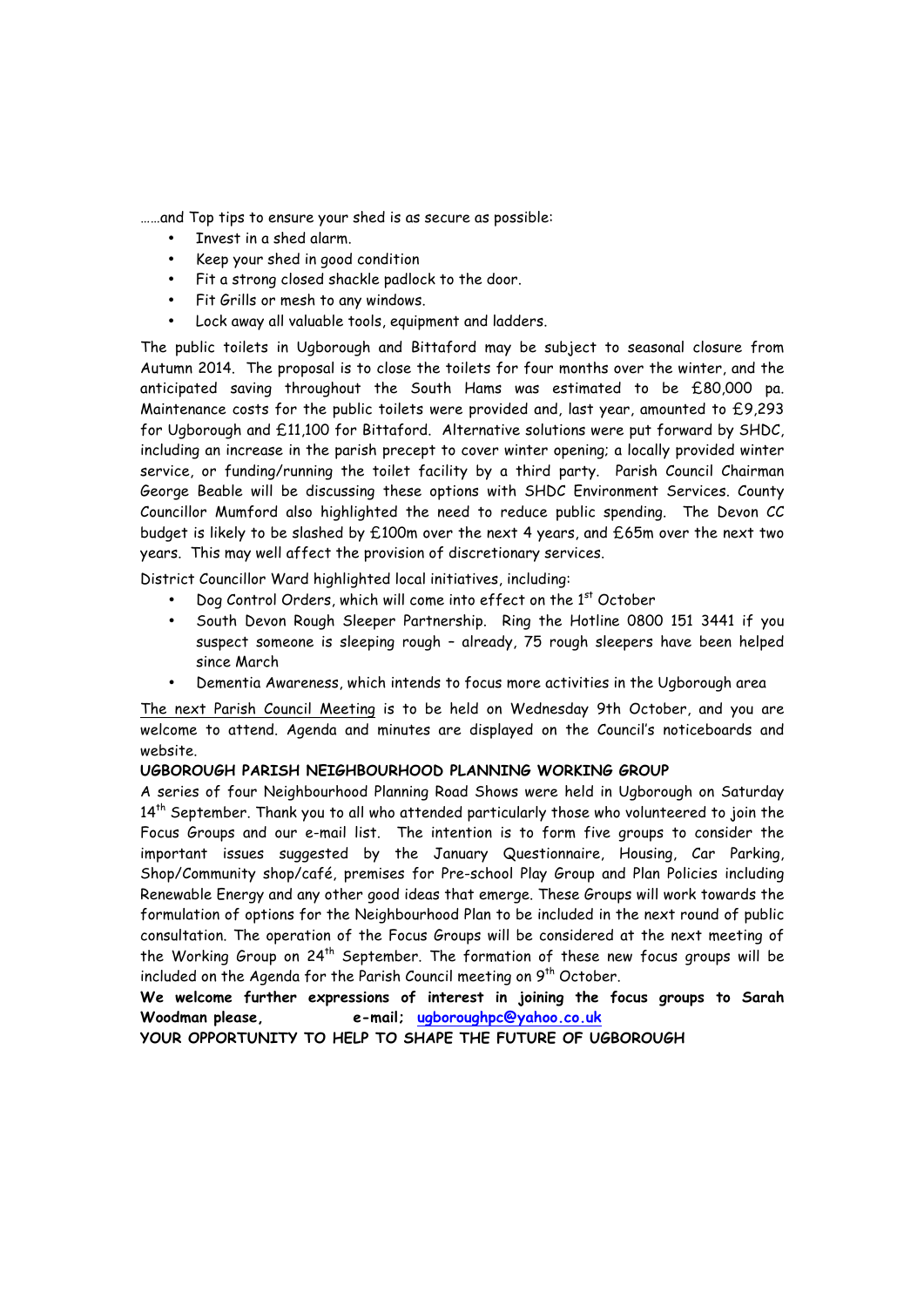Do you use oil for heating? The Devon Oil Collective buys oil in bulk. For more information contact the Community Council of Devon on 01392248919 ext 290 or e mail oilscheme@devonrcc.org.uk. Further information is available on their website at www.devonrcc.org.uk

**Bittaford Methodist Chapel Services** - Jutta Berger 01752 698381 Please come and join us - we look forward to welcoming you at our services which start at 10.30 a.m. unless otherwise stated. **RRRRRRRR** 6th October Rev. David Youngs Sacrament of Holy Communion 13<sup>th</sup> October Rev. Terry Higins 20<sup>th</sup> October Rev. Ralph Ward Sacrament of Holy Communion - 2.30 pm (Harvest Festival) 27<sup>th</sup> October Mr. Mike Cade Our Hall is available for hire. We have a small Tea Kitchen. All enquiries contact: Jutta Berger as above or e-Mail to: juttaberger@tiscali.co.uk

Green Pastures Coffee Bar for families with small children.

Open every Friday from 10 a.m. 'til 12 noon including School Holidays!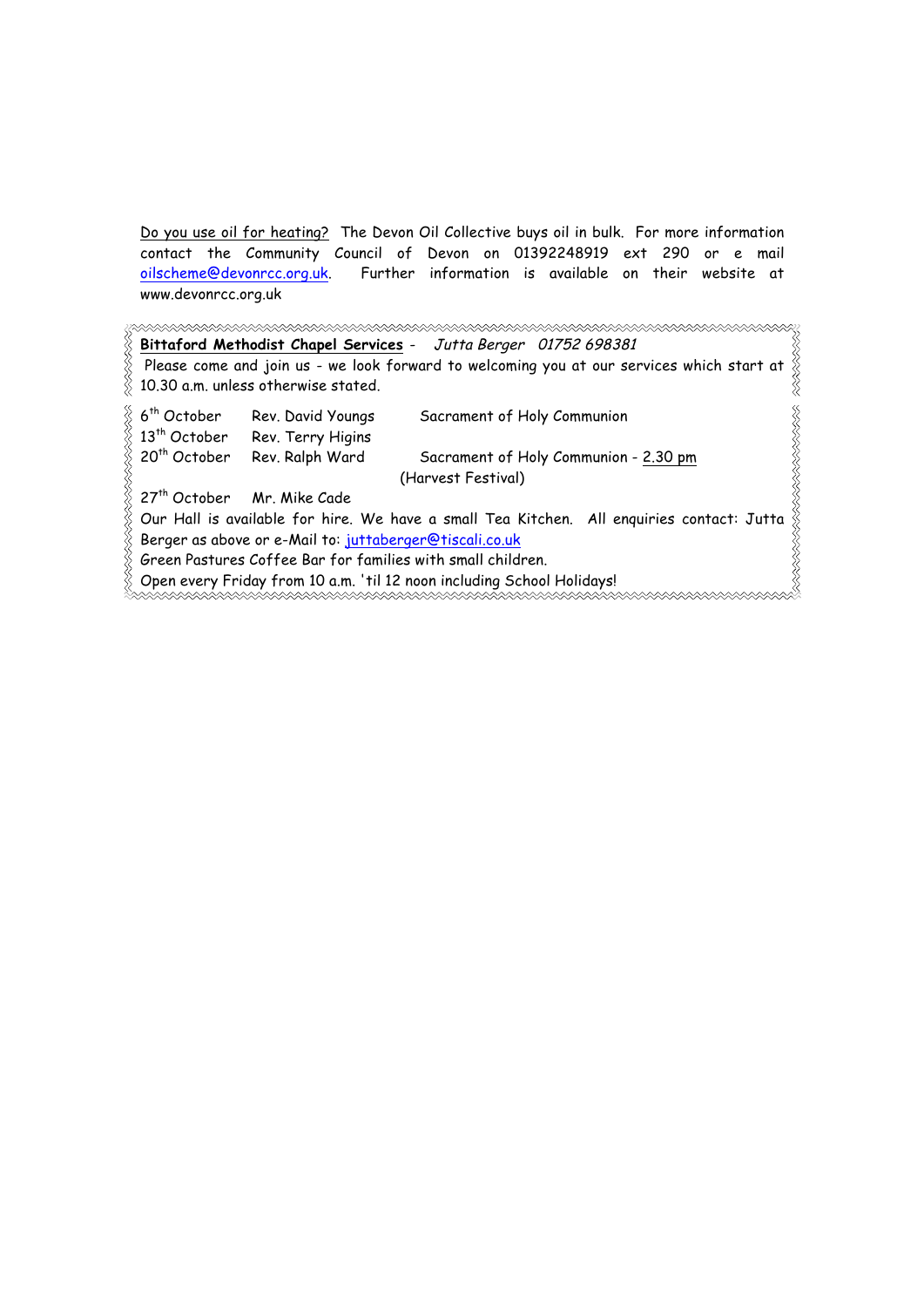#### **St. Peter's Church, Ugborough**

Dear Friends,

Do you sometimes feel that it's difficult to make any impact on the problems of the world? What one person, or even a small group, can do seems limited and perhaps ineffectual in the face of such enormous difficulties. It's easy to say "I can't make any real difference, so I'm not going to do anything".

But that is defeatist and does not fit with the Christian Way – after all, Jesus, needed only five loaves and two small fish to feed a multitude, so I'm sure he can take our tiny offerings and do great things.

So this reflection, published recently in some Mothers' Union literature, speaks to the situation.

> People are often unreasonable, illogical and self-centred. Forgive them anyway. If you are kind, people may accuse you of selfish ulterior motives. Be kind anyway.

If you succeed, you will win some false friends & some true enemies.

Try to succeed anyway.

If you are honest and frank, people may cheat you.

Be honest and frank anyway.

What you spend years building, someone might destroy overnight.

Build anyway.

If you find serenity and happiness, some may be jealous.

Be happy anyway.

The good you do today, people will forget tomorrow.

Do good anyway.

Give the world the best you have and it may never be enough.

But give the world the best you have anyway.

You see, in the final analysis, **it's all between you and God;**

It was never between you and them anyway.

I hope that after some reflection on the implications of these ideas and on God's purpose for your life and on what impact you may make on others, even in a very small way, you will be encouraged to "Do it anyway".

With love and prayers, Caroline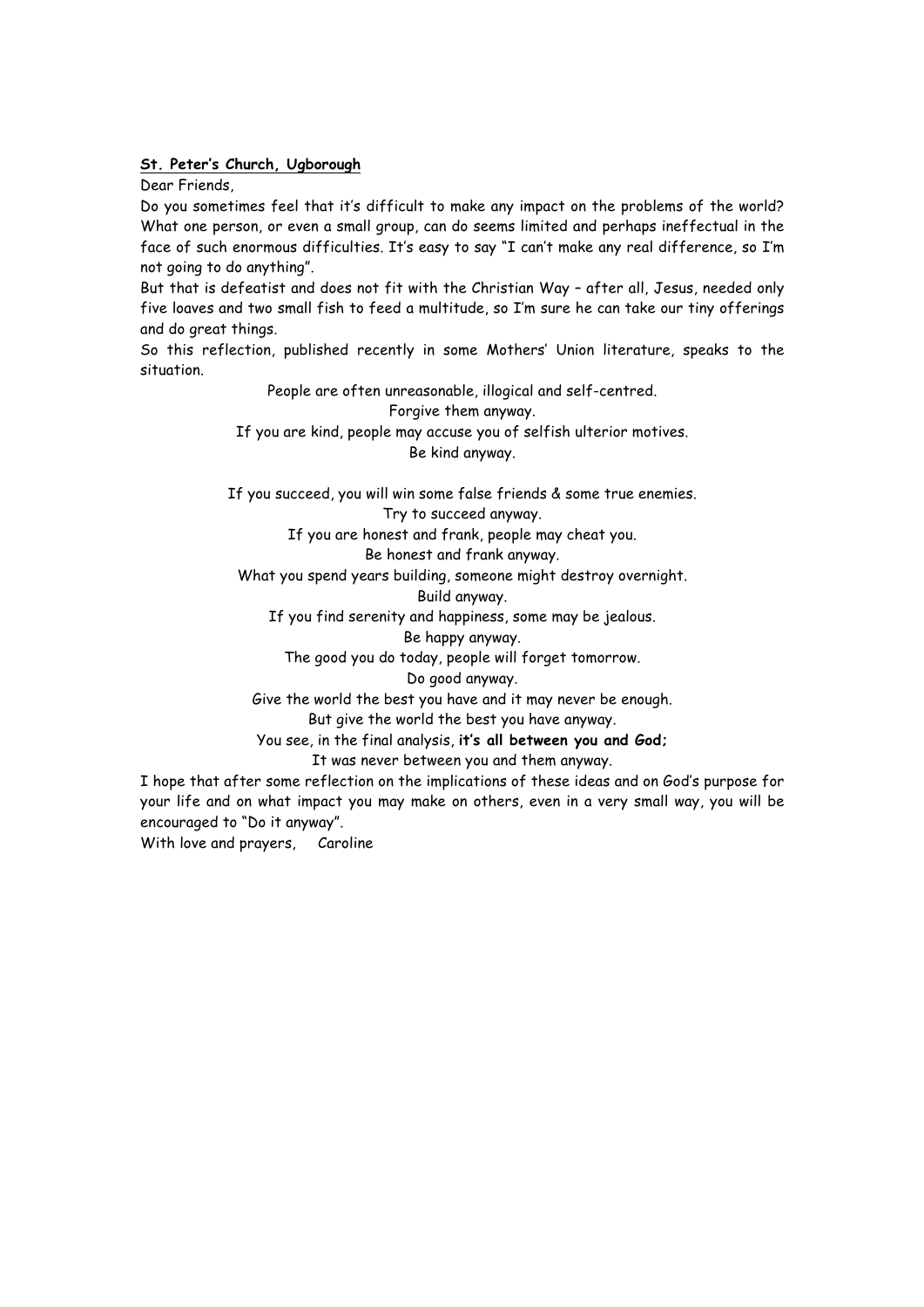# **St Peter's Church Services in October**

| ٩<br>۰.<br>w<br>۰. |
|--------------------|
|--------------------|

| Date and time                   | Service                  |
|---------------------------------|--------------------------|
| Friday 4 <sup>th</sup> October  | Harvest Praise at 7 p.m. |
| Sunday 6 <sup>th</sup> October  | All Age Harvest Service  |
| 9.30 a.m.                       |                          |
| Sunday 13 <sup>th</sup> October | Sung Eucharist           |
| 11 a.m.                         |                          |
| Sunday 20 <sup>th</sup> October | Family Communion (said)  |
| 9.30 a.m.                       |                          |
| Sunday 27 <sup>th</sup> October | Sung Eucharist           |
| 11 a.m.                         |                          |
| Tuesdays at 9 a.m.              | Celtic Prayer            |
|                                 |                          |
| Thursdays at 8.30a.m.           | Morning Prayer           |
| 5.30 p.m.                       | <b>Evening Prayer</b>    |

**Three Rivers Mission Community** covers the parishes of Diptford, Ermington, Halwell, Harberton, Harbertonford, Moreleigh, North Huish and Ugborough.

#### **Rector**

Rev'd John Ough, The New Rectory, Diptford TQ9 7NY 01548 821148 : john@diptfordough.freeserve.co.uk

#### **Assistant Priests**

Fr. Harry Jevons, The Vicarage, Lutterburn Street, Ugborough PL21 0NG 01752 932805 : fr.harry@hotmail.co.uk

Rev'd Caroline Luff, Harberton Vicarage, Totnes TQ9 7SA

01803 868445 : pgandcmsl@btinternet.com

# **Reader**

David Stafford, Whitsun Cottage, Fore St. Ugborough